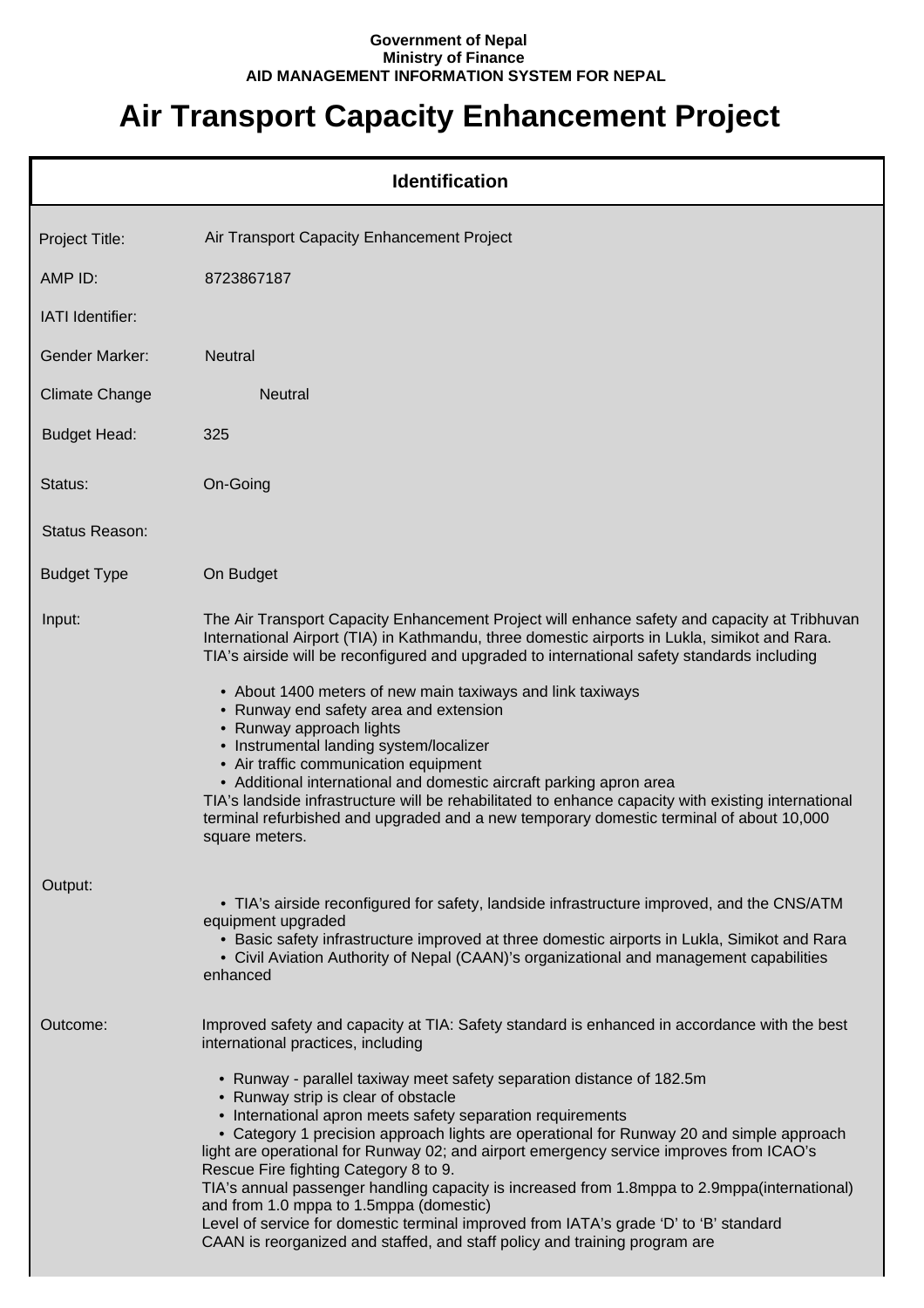|                                       | implemented<br>VAGS and APAPI are operational at Lukla airport and RTIL REL and ATC/MET equipment are<br>operational at simikot and Rara airports  |
|---------------------------------------|----------------------------------------------------------------------------------------------------------------------------------------------------|
| Impact:                               | Improved transport connectivity in Nepal - By 2017: Annual numbers of international and<br>domestic passengers increase 75% and 55%, respectively. |
| Treasury Type:                        |                                                                                                                                                    |
| Humanitarian Ald:                     | <b>No</b>                                                                                                                                          |
|                                       |                                                                                                                                                    |
|                                       |                                                                                                                                                    |
|                                       |                                                                                                                                                    |
|                                       |                                                                                                                                                    |
|                                       |                                                                                                                                                    |
|                                       |                                                                                                                                                    |
|                                       |                                                                                                                                                    |
|                                       |                                                                                                                                                    |
|                                       |                                                                                                                                                    |
|                                       |                                                                                                                                                    |
|                                       |                                                                                                                                                    |
|                                       |                                                                                                                                                    |
|                                       |                                                                                                                                                    |
|                                       | <b>Planning</b>                                                                                                                                    |
| Date of Agreement                     | 2010-05-25                                                                                                                                         |
| Date of effectiveness                 |                                                                                                                                                    |
| <b>Proposed Start Date</b>            |                                                                                                                                                    |
| <b>Actual Start Date</b>              |                                                                                                                                                    |
| Planned Completion 2014-12-31<br>Date |                                                                                                                                                    |

| <b>Location</b> |            |  |  |
|-----------------|------------|--|--|
| Location        | Percentage |  |  |
| Mugu (Gamgadhi) | 25.0%      |  |  |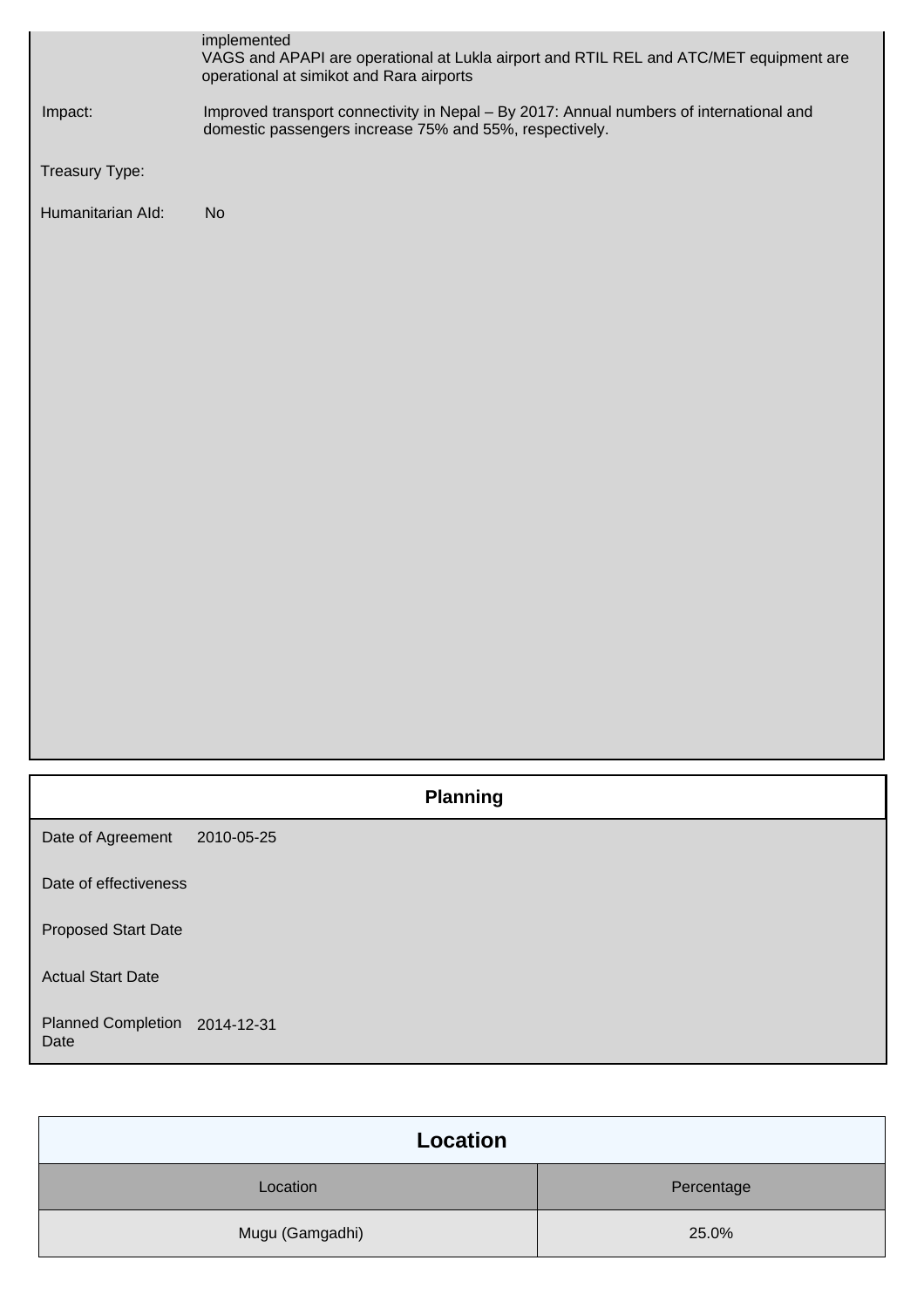| Location              | Percentage |  |
|-----------------------|------------|--|
| Kathmandu (Kathmandu) | 25.0%      |  |
| Humla (Simikot)       | 25.0%      |  |
| Solukhumbu (Salleri)  | 25.0%      |  |

| <b>National Plan</b>                                                                                                   |            |  |  |
|------------------------------------------------------------------------------------------------------------------------|------------|--|--|
| Program                                                                                                                | Percentage |  |  |
| Transport Management ] [ Macroeconomic Policy and Economic Development Policy ] [<br>National Development Plan (NDP) ] | 100.0%     |  |  |

| <b>Sector</b>                                    |            |  |
|--------------------------------------------------|------------|--|
| Sector                                           | Percentage |  |
| Nepal Sector Classification AIR TRANSPORTATION 0 | 100.0%     |  |

| <b>Implementing/Executing Agency</b>                      |      |  |  |  |
|-----------------------------------------------------------|------|--|--|--|
| Donor                                                     |      |  |  |  |
| Asian Development Bank                                    | 0.0% |  |  |  |
| <b>Responsible Organization</b>                           |      |  |  |  |
| 100.0%<br>Ministry of Culture, Tourism and Civil Aviation |      |  |  |  |
| <b>Executing Agency</b>                                   |      |  |  |  |
| Ministry of Culture, Tourism and Civil Aviation<br>100.0% |      |  |  |  |
| <b>Implementing Agency</b>                                |      |  |  |  |
| Civil Aviation Authority of Nepal<br>50.0%                |      |  |  |  |
| Ministry of Culture, Tourism and Civil Aviation<br>50.0%  |      |  |  |  |

| <b>Funding</b>             |      |
|----------------------------|------|
| <b>UNDISBURSED BALANCE</b> | null |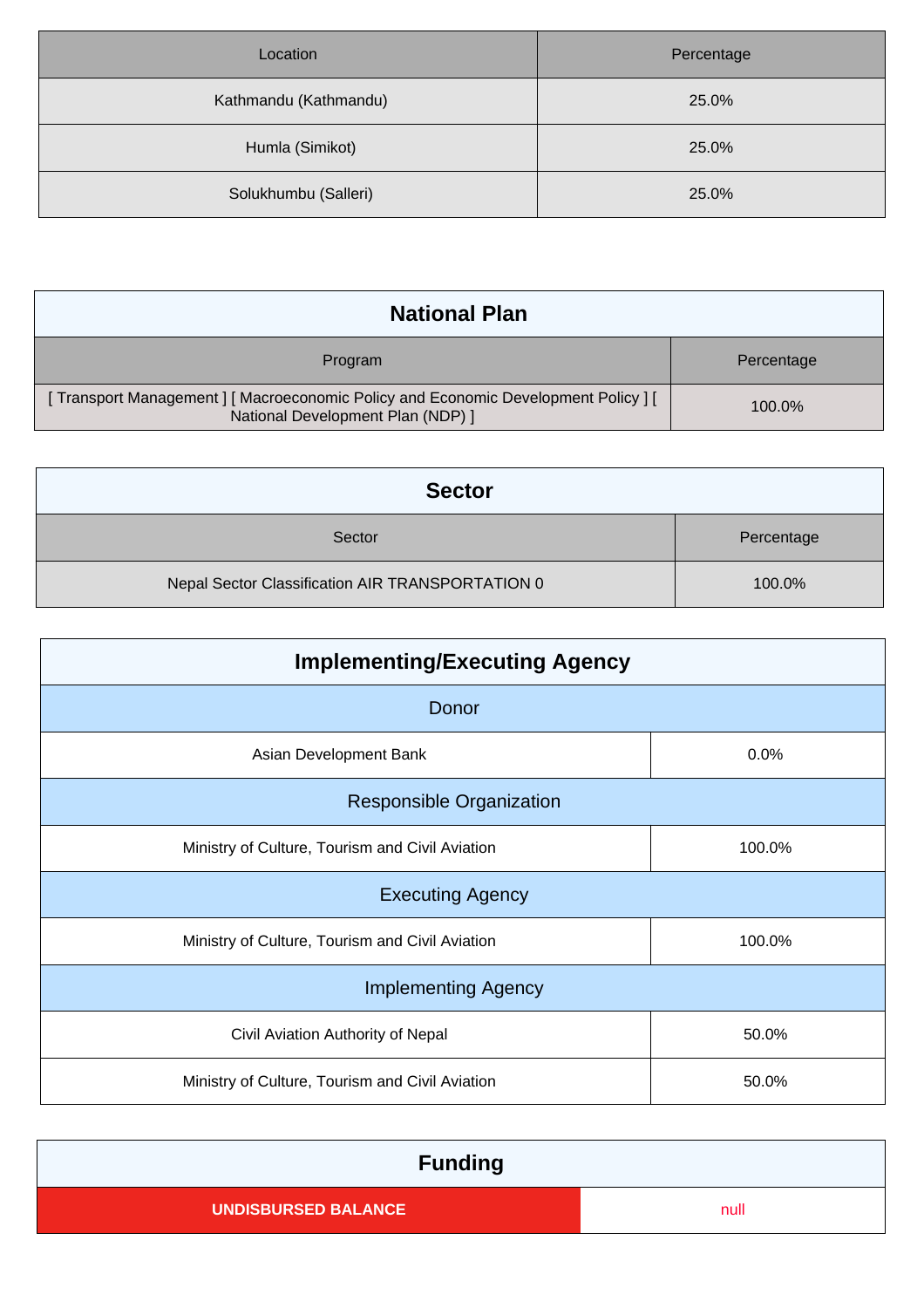| Transaction<br>Date | Type of<br>Assistance           | Mode of<br>Payment         | Post Earthquake<br>Assistance | Commitment | <b>Disbursement</b> |  |
|---------------------|---------------------------------|----------------------------|-------------------------------|------------|---------------------|--|
|                     | <b>Asian Development Bank</b>   |                            |                               |            |                     |  |
|                     |                                 |                            | <b>Actual</b>                 |            |                     |  |
| 11/15/2019          | <b>Grant Aid</b>                | Reimbursable               | No                            | Ю          | 53,698              |  |
| 3/15/2013           | Concessional Loan<br>Assistance | Reimbursable               | N <sub>o</sub>                | 0          | 6,288,035           |  |
| 7/15/2013           | Concessional Loan<br>Assistance | Reimbursable               | No                            | O          | 637,014             |  |
| 11/15/2013          | Concessional Loan<br>Assistance | Reimbursable               | No                            | Ю          | 3,062,047           |  |
| 3/15/2014           | Concessional Loan<br>Assistance | Reimbursable               | No                            |            | 5,454,725           |  |
| 7/15/2014           | Concessional Loan<br>Assistance | Reimbursable               | No                            | Ю          | 3,969,773           |  |
| 3/15/2015           | Concessional Loan<br>Assistance | Reimbursable               | No                            |            | 96,036              |  |
| 7/15/2015           | Concessional Loan<br>Assistance | Reimbursable               | No                            | Ю          | 1,942,979           |  |
| 7/15/2018           | <b>Grant Aid</b>                | Reimbursable               | No                            |            | 104,752             |  |
| 3/15/2019           | <b>Grant Aid</b>                | Reimbursable               | No                            | Ю          | 297,462             |  |
| 7/15/2019           | <b>Grant Aid</b>                | Reimbursable               | No                            | О          | 116,074             |  |
| 5/25/2010           | Concessional Loan<br>Assistance | Reimbursable               | No                            | 65,127,061 | Ю                   |  |
| 11/15/2015          | Concessional Loan<br>Assistance | Reimbursable               | No                            | O          | 2,163,207           |  |
| 3/15/2016           | Concessional Loan<br>Assistance | Reimbursable               | No                            | N          | 1,197,239           |  |
| 7/15/2016           | Concessional Loan<br>Assistance | Reimbursable               | No                            | O          | 115,523             |  |
| 11/30/2016          | Concessional Loan<br>Assistance | Reimbursable               | No                            | O          | 722,665             |  |
| 7/15/2017           | Concessional Loan<br>Assistance | Reimbursable               | No                            | 0          | 116,918             |  |
| 11/5/2017           | Concessional Loan<br>Assistance | Reimbursable               | No                            | O          | 674,640             |  |
| 3/15/2018           | Concessional Loan<br>Assistance | Reimbursable               | No                            | Ю          | 816,195             |  |
| 7/15/2018           | Concessional Loan<br>Assistance | Reimbursable               | No                            | O          | 302,328             |  |
| 11/15/2018          | Concessional Loan<br>Assistance | Reimbursable               | No                            | Ю          | 528,219             |  |
| 7/15/2019           | Concessional Loan<br>Assistance | Reimbursable               | No                            | O          | 7,728               |  |
|                     |                                 | <b>UNDISBURSED BALANCE</b> |                               | 36,459,804 |                     |  |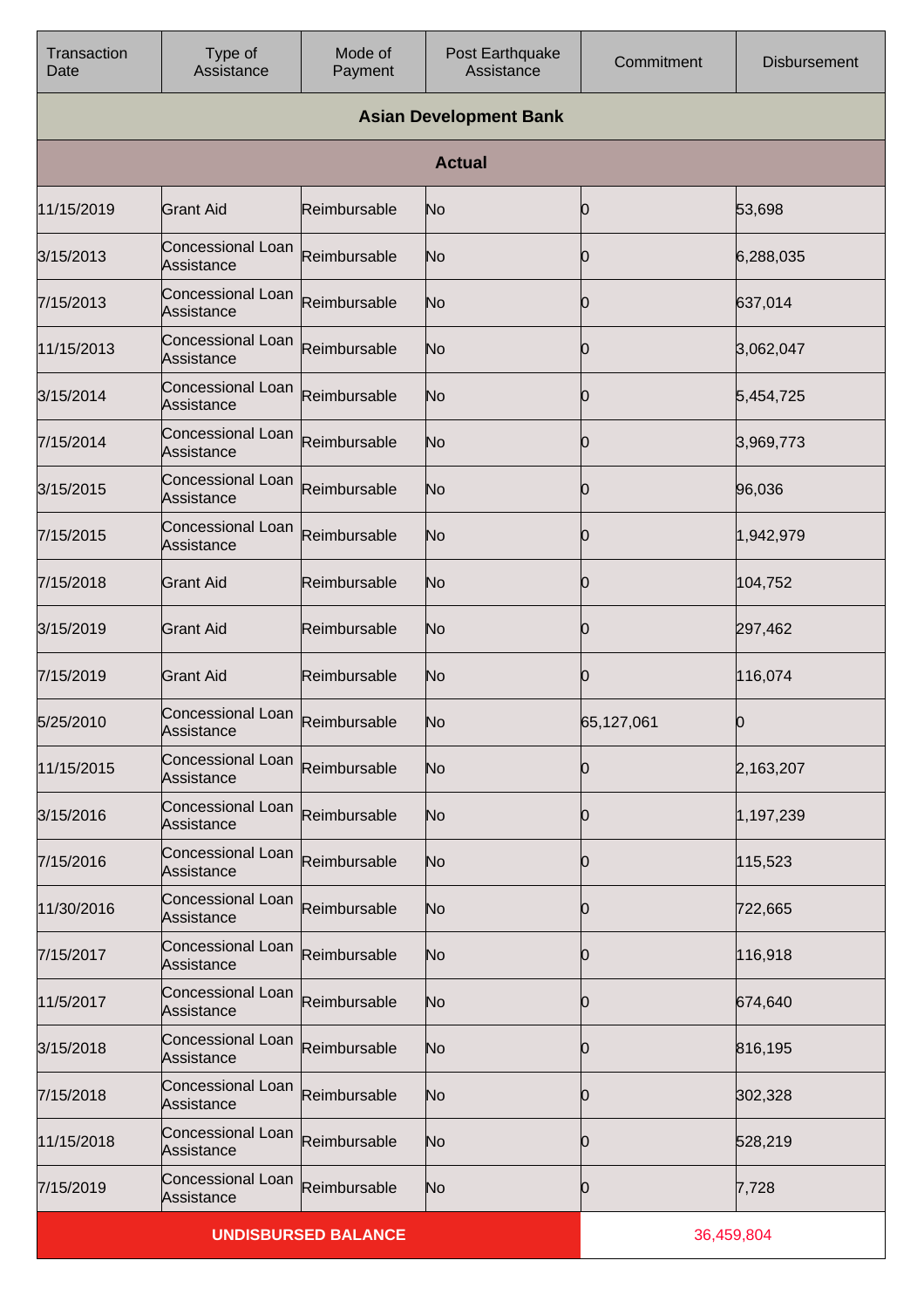| Transaction<br>Date | Type of<br>Assistance           | Mode of<br>Payment         | Post Earthquake<br>Assistance | Commitment | <b>Disbursement</b> |
|---------------------|---------------------------------|----------------------------|-------------------------------|------------|---------------------|
| 11/15/2019          | Concessional Loan<br>Assistance | Reimbursable               | No                            | Ŋ          | 165,700             |
| 5/25/2010           | <b>Grant Aid</b>                | Reimbursable               | No                            | 10,000,000 | 0                   |
| 7/15/2011           | <b>Grant Aid</b>                | Reimbursable               | No                            | 0          | 286,070             |
| 11/15/2011          | <b>Grant Aid</b>                | Reimbursable               | No                            | Ю          | 731,709             |
| 3/15/2012           | <b>Grant Aid</b>                | Reimbursable               | No                            | Ŋ          | 265,057             |
| 7/15/2012           | <b>Grant Aid</b>                | Reimbursable               | No                            | Ю          | 514,699             |
| 11/15/2012          | <b>Grant Aid</b>                | Reimbursable               | No                            | Ŋ          | 466,222             |
| 3/15/2013           | <b>Grant Aid</b>                | Reimbursable               | No                            | Ю          | 299,894             |
| 7/15/2013           | <b>Grant Aid</b>                | Reimbursable               | No                            | 0          | 22,664              |
| 11/15/2013          | <b>Grant Aid</b>                | Reimbursable               | No                            | Ю          | 884,428             |
| 3/15/2014           | <b>Grant Aid</b>                | Reimbursable               | No                            | O          | 619,081             |
| 7/15/2014           | <b>Grant Aid</b>                | Reimbursable               | N <sub>o</sub>                | Ю          | 439,455             |
| 11/15/2014          | <b>Grant Aid</b>                | Reimbursable               | No                            | 0          | 1,143,430           |
| 3/15/2015           | <b>Grant Aid</b>                | Reimbursable               | No                            | 0          | 800,790             |
| 7/15/2015           | <b>Grant Aid</b>                | Reimbursable               | N <sub>o</sub>                | Ю          | 433,382             |
| 11/15/2015          | <b>Grant Aid</b>                | Reimbursable               | N <sub>o</sub>                | 0          | 165,417             |
| 3/15/2016           | <b>Grant Aid</b>                | Reimbursable               | N <sub>o</sub>                | Ю          | 601,385             |
| 7/15/2016           | <b>Grant Aid</b>                | Reimbursable               | N <sub>o</sub>                | 0          | 268,132             |
| 11/30/2016          | <b>Grant Aid</b>                | Reimbursable               | N <sub>o</sub>                | Ю          | 297,420             |
| 3/31/2017           | <b>Grant Aid</b>                | Reimbursable               | N <sub>o</sub>                | O          | 118,431             |
| 11/15/2017          | <b>Grant Aid</b>                | Reimbursable               | N <sub>o</sub>                | Ю          | 109,278             |
| <b>Total</b>        |                                 |                            | 75,127,061                    | 37,299,901 |                     |
|                     |                                 |                            | <b>Planned</b>                |            |                     |
| 11/15/2015          | Concessional Loan<br>Assistance | Reimbursable               | N <sub>o</sub>                | Ю          | 4,450,000           |
|                     |                                 | <b>UNDISBURSED BALANCE</b> |                               | 33,377,160 |                     |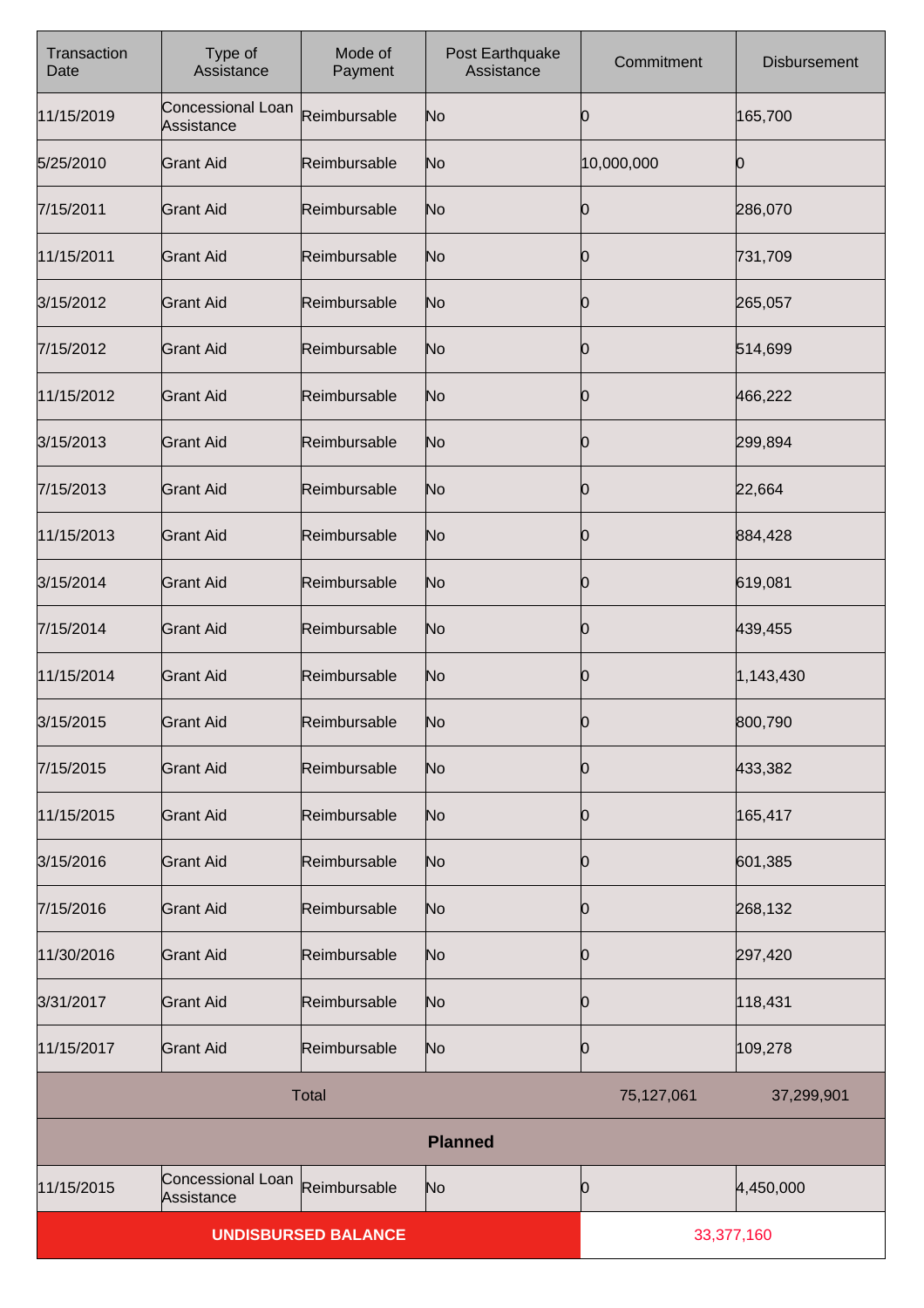| Transaction<br>Date            | Type of<br>Assistance           | Mode of<br>Payment | Post Earthquake<br>Assistance | Commitment | <b>Disbursement</b> |
|--------------------------------|---------------------------------|--------------------|-------------------------------|------------|---------------------|
| 7/15/2016                      | <b>Grant Aid</b>                | Reimbursable       | No                            |            | 1,100,000           |
| 11/15/2015                     | Grant Aid                       | Reimbursable       | No                            |            | 1,520,000           |
| 7/15/2016                      | Concessional Loan<br>Assistance | Reimbursable       | No                            |            | 12,000,000          |
| Total                          |                                 |                    | $\Omega$                      | 19,070,000 |                     |
| Total (Asian Development Bank) |                                 |                    | 75,127,061                    | 56,369,901 |                     |
| <b>UNDISBURSED BALANCE</b>     |                                 |                    | 18,757,160                    |            |                     |

## **Progress Achieved** Progress Achieved: Key Problems: Steps Taken to Solve Problems:

| <b>Funding Information</b> |  |  |  |
|----------------------------|--|--|--|
| 75,127,061                 |  |  |  |
| $\mathbf 0$                |  |  |  |
| 37,299,901                 |  |  |  |
| 19,070,000                 |  |  |  |
|                            |  |  |  |